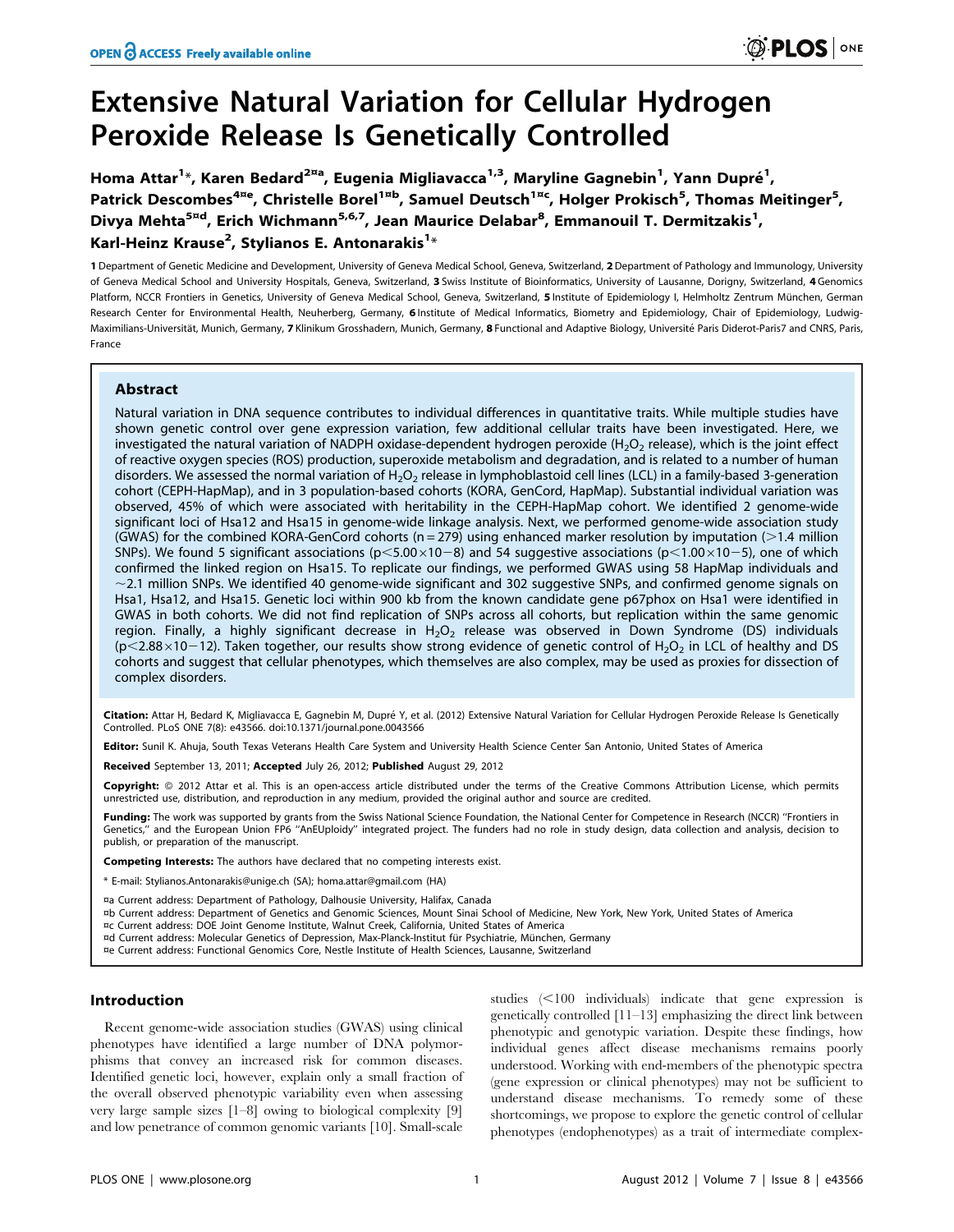ity. Our study will explore hydrogen peroxide  $(H_2O_2)$  release which is associated with multiple diseases as a proxy for a complex phenotype.

Hydrogen peroxide  $(H_2O_2)$  release is a quantitative cellular phenotype with known implications in multiple diseases [14].  $H_2O_2$  release, as measured at the extra-cellular level, includes reactive oxygen species (ROS) generation, and superoxide metabolism and degradation, all fundamental components of innate immunity. Causative associations between the phagocyte NADPH-dependent oxidase NOX complex and multiple diseases are known [14–17]. Both, low and high levels of ROS are detrimental and confer susceptibility to distinct diseases. Among these, low levels of ROS production have been shown to be associated with X-linked chronic granulomatous disease (CGD), autosomal recessive CGD, autoimmunity, and arthritis [18–23]. High ROS levels have been attributed to cardiovascular disease, hypertension, and neurodegenerative disorders [24–32]. The first evidence for genetic factors involved in ROS level regulation comes from a family-based study assessing heredity of ROS levels in essential hypertension [24]. This study found that 20–35% of the observed variation could be attributed to genetic factors. Down Syndrome (DS) individuals also show a ROS alteration suggesting that genetic loci on Homo sapiens (Hsa) chromosome 21, or loci on other chromosomes interacting with Hsa21, may be key players in ROS regulation. Despite efforts to characterize both the genetic and the molecular basis of altered ROS production in DS, insight into disease mechanisms are still lacking [33,34]. Some of the phenotypes of DS might be related to unbalanced redox-states. However, the role, impact, and consequences of low or high ROS levels in various cell types of this chromosomal abnormality remain obscure [35–39].

The major source of ROS production in lymphoblastoid cells is NOX2-dependent. NOX2-deficient lymphocytes from chronic granulomatous disease (CGD) patients produce very low levels of ROS. Expressed co-factors of NOX2 and NOX homologues in lymphoblastoid cell lines include p22phox, p47phox, p67phox, p40phox, RAC1, and RAC2. Intracellular superoxide produced by this enzyme can not diffuse through cell membranes. However, superoxide is readily converted both spontaneously and enzymatically, to hydrogen peroxide  $(H_2O_2)$ , which is membrane permeable. Superoxide dismutase (SOD), catalase, and peroxidases are associated with ROS metabolism and degradation. In this study, we measure ROS production and  $H_2O_2$  release by detecting  $H_2O_2$  release at the extra-cellular level.

The aim of this study is to evaluate the use of a cellular quantitative phenotype as a proxy to complex phenotypes by taking  $H_2O_2$  release in EBV transformed lymphoblastoid cell lines (LCL) as an example. We aim at identifying human genetic factors underlying the variability of  $H_2O_2$  release, and thus the susceptibility to infectious diseases, through a whole genome linkage and association analysis in the general healthy population. Furthermore, we evaluated levels and differences of  $H_2O_2$  release in LCL derived from Down Syndrome individuals, and identify regulatory loci which may provide insights into the biological pathways of  $H_2O_2$  variation.

## Results

# Phenotypic distribution of  $H_2O_2$  release in four population-based cohorts

We observed extensive natural variation of NADPH oxidasedependent  $H_2O_2$  release in LCL of four population-based cohorts: KORA, GenCord, HapMap, and DS (Figure 1). KORA is a cohort of newly established LCL derived from unrelated healthy

adults, GenCord is a cohort of newly established LCL derived from unrelated newborns, and HapMap is part of a threegenerational sample cohort, from which unrelated LCL from healthy adults were used for genome wide association (GWA) analysis. A cohort of newly established LCL derived from unrelated Down Syndrome individuals were used to quantify the difference of these individuals to healthy cohorts. All cohorts are of Caucasian origin. A description of each cohort's demographic, phenotypic, and genotypic characteristics is shown in Table 1. We observed a mean and standard deviation for  $H_2O_2$  release (arbitrary units) of 0.51 in the KORA cohort ( $\pm$ 0.64, N = 199), 0.47 ( $\pm$ 0.38, N = 80) in GenCord, 1.22 ( $\pm$ 1.15, N = 58) in HapMap, and  $0.23$  ( $\pm 0.31$ , N = 75) in DS individuals (**Figure 1,** Table 1, File S1). To quantify the degree to which this observed variation was individual-specific and reproducible, we assessed phenotypes in 21 LCL of unrelated HapMap individuals in two independent experiments. We found a 28-fold inter-individual difference, and high reproducibility (ratio of coefficient of variance  $>$ 28, p $<$ 1.00 $\times$ 10<sup>-4</sup>, File S2A, Pearson correlation coefficient = 0.89, p $\leq$ 1.00 $\times$ 10<sup>-4</sup>, File S2B). The phenotypic distribution of  $H_2O_2$  release in the DS cohort differed from all other healthy cohorts, with a significantly different distribution compared to the HapMap (Wilcoxon rank sum test,  $p < 2.88 \times 10^{-12}$ ), the GenCord  $(p<3.11\times10^{-9})$ , and the KORA cohort  $(p<5.35\times10^{-9}, \text{Figure 1}).$ 

We next aimed at identifying the genetic contribution to this natural variation in  $H_2O_2$  release. Linkage analysis was used as a first step to assess the genetic basis of  $H_2O_2$  release in the familybased HapMap-CEPH cohort, and genome-wide association analysis was conducted to refine and replicate results in the KORA, GenCord, and HapMap cohorts.

## Hydrogen peroxide release heritability and linkage analysis

We measured  $H_2O_2$  variation in human LCL from 10 CEPH-HapMap three-generation families  $(N = 113)$ . We observed extensive variation in  $H_2O_2$  release that ranged from 0.001 to 6.035 (arbitrary units). To estimate what fraction of this natural phenotypic variation could be attributed to genetic components, we performed a variance-component linkage analysis [40] and found genome-wide estimated sample heritability  $(h^2)$  of 45%. This finding suggests that  $45\%$  of all  $H_2O_2$  release variation can be attributed to genetic factors in the cell lines used herein. In a linkage analysis of LCL of these same individuals, we identified two significant and two suggestive LOD scores on chromosomes Hsa1, Hsa12, Hsa15 and Hsa19 (Figure 2) with the use of 2723 SNP markers. Nominal genome-wide significance level was assessed by performing 1000 simulations in which we shuffled the phenotypes but kept the genotypes, allele frequency, and family structure constant. A LOD score of 4.48 was obtained for the nominal genome-wide significance threshold. The significant linkage signals were on Hsa12 with LOD score of 4.64  $(p<1.00\times10^{-6}$  for marker TSC0795922 at position 10,950 kb) and on Hsa15 with LOD score 4.81 ( $p<1.00\times10^{-6}$  for marker TSC0181040 at position 37,068 kb). However, marker density in this linkage analysis was not sufficient to assign candidate genes. Furthermore, the linked region on Hsa12 is very gene-rich. The identified locus on Hsa15 is located 115 kb upstream of the transcription start site of MEIS2. The suggestive hit on Hsa1 had a LOD score of 4.17  $(p<1.00\times10^{-5}$ , TSC0343078 at position 4,389 kb), the second suggestive linkage signal was identified on Hsa19 with a LOD score of 3.26 (p<5.00 $\times$ 10<sup>-5</sup>, TSC1058872 at position 54,754 kb).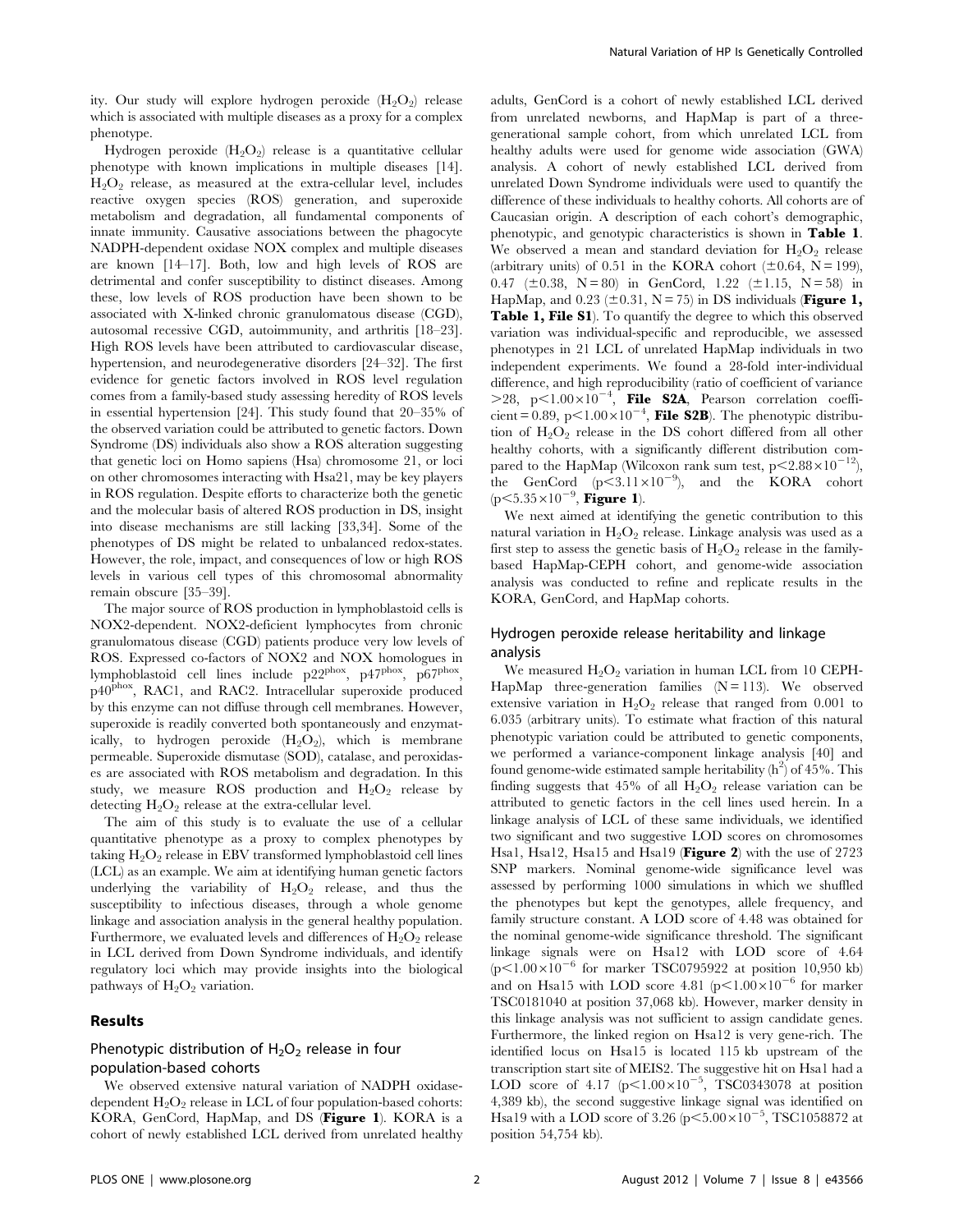

Figure 1. Distribution of H<sub>2</sub>O<sub>2</sub> release in sample cohorts KORA, GenCord, HapMap and Down Syndrome. Box plots (in light grey) for the sample cohorts KORA, GenCord, HapMap and Down Syndrome (DS) show the distribution of H<sub>2</sub>O<sub>2</sub> variation across cohorts. Each black dot corresponds to an individuals' mean of 4 measures of H<sub>2</sub>O<sub>2</sub> release. The median is shown as a dark grey line, the low and upper end of the box plots (in light grey) indicate the first and third quartile of the distribution. The whiskers indicate the lower and upper end of the distribution The distribution of H<sub>2</sub>O<sub>2</sub> in the Down Syndrome cohort shows a significant decrease as compared to HapMap (Wilcoxon rank sum test, p<2.88×10<sup>-12</sup>). doi:10.1371/journal.pone.0043566.g001

#### Genome-wide association analysis for KORA-GenCord

We used the KORA and GenCord cohorts as an initial combined cohort for GWA analysis and we used HapMap  $(N = 58)$  as a replication cohort (see discussion). As all three cohorts were genotyped on different platforms, we obtained a common and larger set of SNPs by imputation using the HapMap Phase II genotypes as a reference (see methods, File **S3**). After applying quality filters for imputed SNPs  $(R>0.9)$ , a total set of 1.4 out of 2.1 million SNPs was included for GWAS. We performed principal component analysis to detect outliers for each cohort separately, and excluded one sample from the GenCord cohort. Next, we assessed whether the use of multiple cohorts and imputation of SNPs did not lead to population substructure, or clustering of called versus imputed SNPs by performing both principal component analysis and multidimensional scaling for the combined three cohorts. For the PCA analysis, a random selection of 500 K SNPs, and a centered approach was used. No evident substructure was detected by visual inspection among the three cohorts (File S4), and by analysis of proportions of variance of components 1 to 18. The cumulative proportion of variance of the first 10 components explained only 0.039 of the observed variation (data not shown), and increased slowly with increasing components.

We found 5 significant associations  $(p<5\times10^{-8})$  and 54 suggestive associations with p-values of less than  $1.00\times10^{-5}$ (Figure 3, Figure 4) with the use of a linear genetic association model and median centered phenotypic distribution (see discussion for the choice of the design and the genetic model). These associated loci are located in 21 genetic clusters when defining a cluster as 1 mega-base of size (Table 2 shows the top 15 clusters). Nominal unadjusted p-values from the WALD test statistics are reported. The strongest association hit was found on Hsa14 with a cluster of 7 SNPs on position 86,942 kb (top signal rs17741027,  $p = 1.23 \times 10^{-9}$ , followed by Hsa10 with 4 SNPs at position 52,264 kb (rs16909866, p =  $1.66 \times 10^{-8}$ ). Among these top associations ( $p<1.00\times10^{-5}$ ), we could not find association on Hsa12 and Hsa15 within the genetic regions linked in the CEU-CEPH family-based cohort, but we found an overlap with a known candidate gene, p67<sup>phox</sup> (also called NOXA2 or NCF2) on Hsa1. Three SNPs are located 913 kb downstream of the candidate gene p67phox on Hsa1 (position 181,791 kb), with the strongest signal for SNP rs1535133 ( $p = 5.97 \times 10^{-7}$ , position 182,704 kb (Figure 4). To replicate these findings, and to investigate whether the previously linked regions were population-specific, we subsequently analyzed the population-based HapMap cohort in a GWAS.

# Genome-wide association analysis for HapMap

We used 60 unrelated LCL of Caucasian origin from the CEPH-Hapmap cohort as a replication cohort. We determined the  $H_2O_2$  release in 58 samples and performed a GWAS using a total of 2,124,999 SNPs with minor allele frequency of more than 5% [41,42]. We detected highly significant association signals in this analysis (Figure 3, Figure 5). Overall, 40 SNPs reached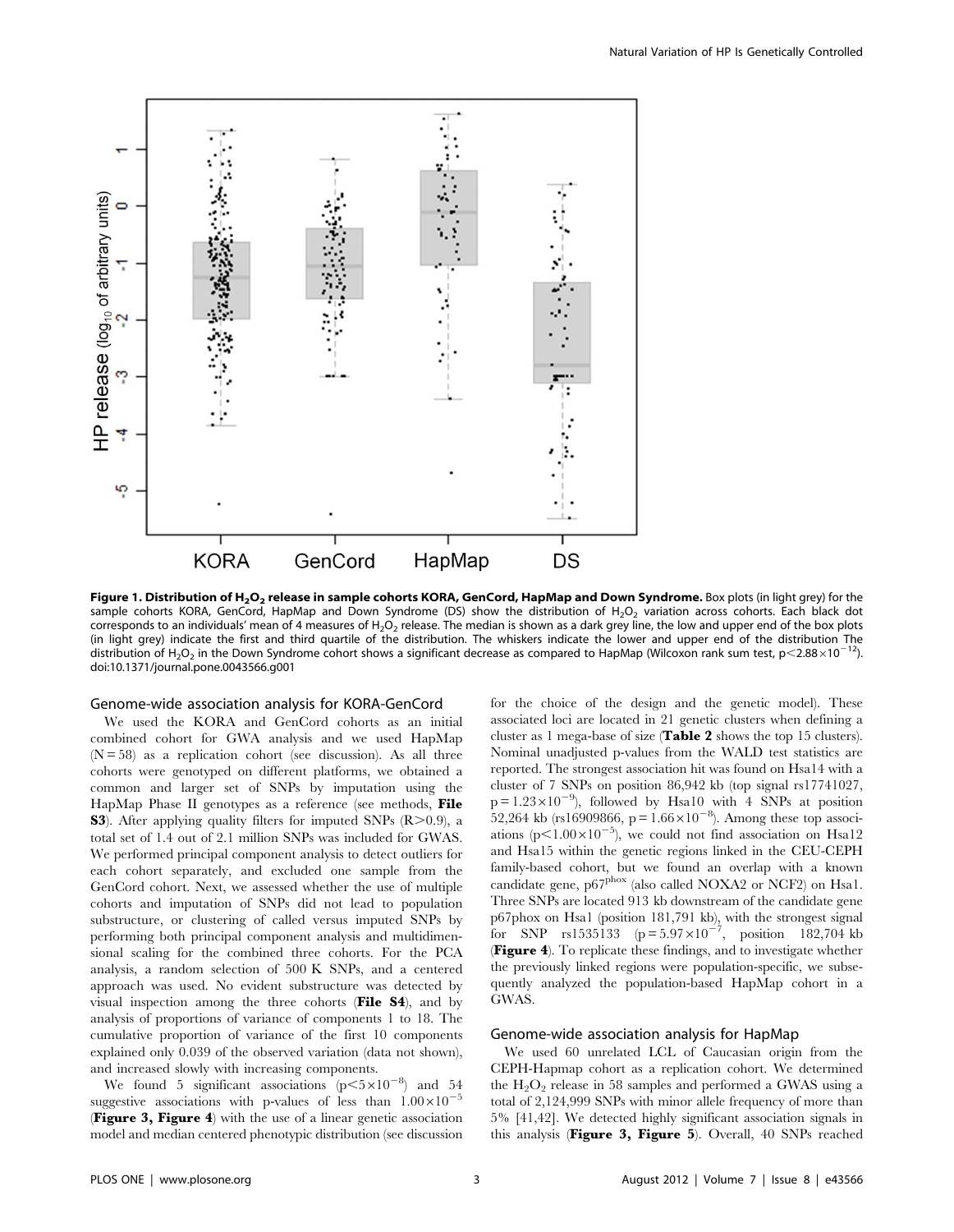Table 1. Demographic characteristics for all four population-based cohorts.

|                                                                       | <b>GENCORD</b>                                                                         | <b>KORA</b>                                                                | <b>CEPH-HapMap</b>                        | <b>Down Syndrome</b>                                                                                                                                                                  |
|-----------------------------------------------------------------------|----------------------------------------------------------------------------------------|----------------------------------------------------------------------------|-------------------------------------------|---------------------------------------------------------------------------------------------------------------------------------------------------------------------------------------|
| <b>Cohort characteristics</b>                                         |                                                                                        |                                                                            |                                           |                                                                                                                                                                                       |
| Origin cohort                                                         | University of Geneva,<br>Laboratory of Prof.<br>Antonarakis SE, Geneva,<br>Switzerland | German Research Center for<br>Environmental Health,<br>Neuherberg, Germany | Coriell Cell Repositories,<br>Camden, USA | AnEUploidy collection, Paris,<br>France: Galliera Genetic Bank of<br>Genoa, Italy; Emory University<br>School of Medicine, Atlanta,<br>USA and CSS-Mendel Institute<br>in Rome, Italy |
| Origin population                                                     | Caucasian                                                                              | Caucasian                                                                  | Caucasian                                 | Caucasian                                                                                                                                                                             |
| Sample size                                                           | 99                                                                                     | 200                                                                        | 58                                        | 75                                                                                                                                                                                    |
| Individual's age (category)                                           | 1 day                                                                                  | $40-60$ years                                                              | $>60$ years                               | $<$ 40                                                                                                                                                                                |
| Immune status                                                         | immature                                                                               | mature                                                                     | mature                                    | mixed                                                                                                                                                                                 |
| Recently established cell line                                        | yes                                                                                    | yes                                                                        | no                                        | yes                                                                                                                                                                                   |
| Gender (% female)                                                     | 49%                                                                                    | 56%                                                                        | 52%                                       | ٠                                                                                                                                                                                     |
| Phenotypic characteristics (H <sub>2</sub> O <sub>2</sub><br>release) |                                                                                        |                                                                            |                                           |                                                                                                                                                                                       |
| Mean                                                                  | 0.47                                                                                   | 0.51                                                                       | 1.22                                      | 0.22                                                                                                                                                                                  |
| Standard deviation                                                    | ±0.38                                                                                  | ±0.64                                                                      | ±1.15                                     | ±0.31                                                                                                                                                                                 |
| Range                                                                 | $0.004 - 2.28$                                                                         | $0.005 - 3.73$                                                             | $0.009 - 4.97$                            | $0.004 - 1.45$                                                                                                                                                                        |
| <b>Genotypic characteristics</b>                                      |                                                                                        |                                                                            |                                           |                                                                                                                                                                                       |
| Plateform                                                             | Illumina 550 K                                                                         | Affymetrix 6.0 500 K                                                       | multiple plateforms                       | no genotypes                                                                                                                                                                          |
| Number called SNPs                                                    | 480,455                                                                                | 413,877                                                                    | 2.1 million                               |                                                                                                                                                                                       |
| Number called and imputed SNPs 1.4 million                            |                                                                                        | 1.4 million                                                                | 2.1 million                               | ٠                                                                                                                                                                                     |

Demographic, phenotypic and genotypic characteristics for each cohort are indicated. doi:10.1371/journal.pone.0043566.t001

genome-wide significance of  $p<5.00\times10^{-8}$ , and 302 suggestive SNPs of less than  $p<1.00\times10^{-5}$  that correspond to 90 clusters **Table 3** shows the top 15 clusters). The most significant loci with p-values of less than  $1.00\times10^{-12}$  were rs12022620 on Hsa1 (intronic SNP within SIPA1L2) and rs12528870 on Hsa6 (intergenic SNP, Figure 5). The function of SIPA1L2 (signalinduced proliferation-associated 1 like) is not well characterized yet. Among the other strong statistical signals, we identified association signals within the genomic regions of the linked



Figure 2. Two significant and two suggestive LOD scores on Hsa12, Hsa15, Hsa1, and Hsa19. LOD scores of genome-wide linkage analyses using the CEPH-HapMap family-cohort of three generations are plotted for all autosomal chromosomes (in blue). The blue line shows the maximal LOD score within a window size of 10 kb. The red dotted line indicates the significance level identified through 1'000 simulations.

doi:10.1371/journal.pone.0043566.g002

regions. We found a cluster on Hsa12 ( $p<1.4\times10^{-10}$ ) with 12 SNPs at position 4,690 kb close to KCNA6 and GALNT8, and on Hsa21 (rs12483177,  $p<1.8\times10^{-8}$ ) with 11 SNPs at position at 43,587 kb close to SIK1 and HSF2BP (Figure 5). KCNA6 (voltagegated potassium channel) mediates the voltage-dependent potassium ion permeability of excitable membranes (UniProtKB for KCNA6\_HUMAN). The role of GALNT8 (polypeptide Nacetylgalactosaminyltransferase 8) is not described in the literature. SIK1 (salt-inducible kinase 1) has a transient role during the earliest stages of myocardial cell differentiation and/or primitive chamber formation [43] and may also be important for the earliest stages of skeletal muscle growth and/or differentiation and in G2/M cell cycle regulation [44]. In computational studies investigating Hidden Markov Chain predictions and fold recognition algorithms for kinases on HSA21, SIK1 and three other kinases were identified to be members of a novel mitogen-activated kinase pathway (MAPK) [45].

# Comparisons across all linkage, association studies and known candidate genes

We identified replication between the top linkage findings for four loci in the HapMap samples on Hsa1 (rs2500247 at position 3,172 kb,  $p = 4.65 \times 10^{-6}$ , Hsal2 (rs10492058, 4,756 kb,  $p = 1.45 \times 10^{-10}$ , and on two loci on Hsa15 (rs2075814, 22,717 kb,  $p = 4.2 \times 10^{-7}$ ; rs16947598, 43,816 kb,  $p = 1.70 \times 10^{-7}$ ). Of the known candidate genes expressed in LCL,  $p67^{pbox}$  (Hsa1,  $pos = 183,525$  kb) overlapped with two top association signals in the KORA-GenCord GWAS and in the HapMap GWAS (KORA-GenCord, rs10489726, 913 kb downstream,  $p = 5.97 \times 10^{-7}$ ; and HapMap, rs528846, 932 kb upstream,  $p = 8.63 \times 10^{-6}$ ). We did not detect strong association findings in KORA-GenCord samples that overlapped with the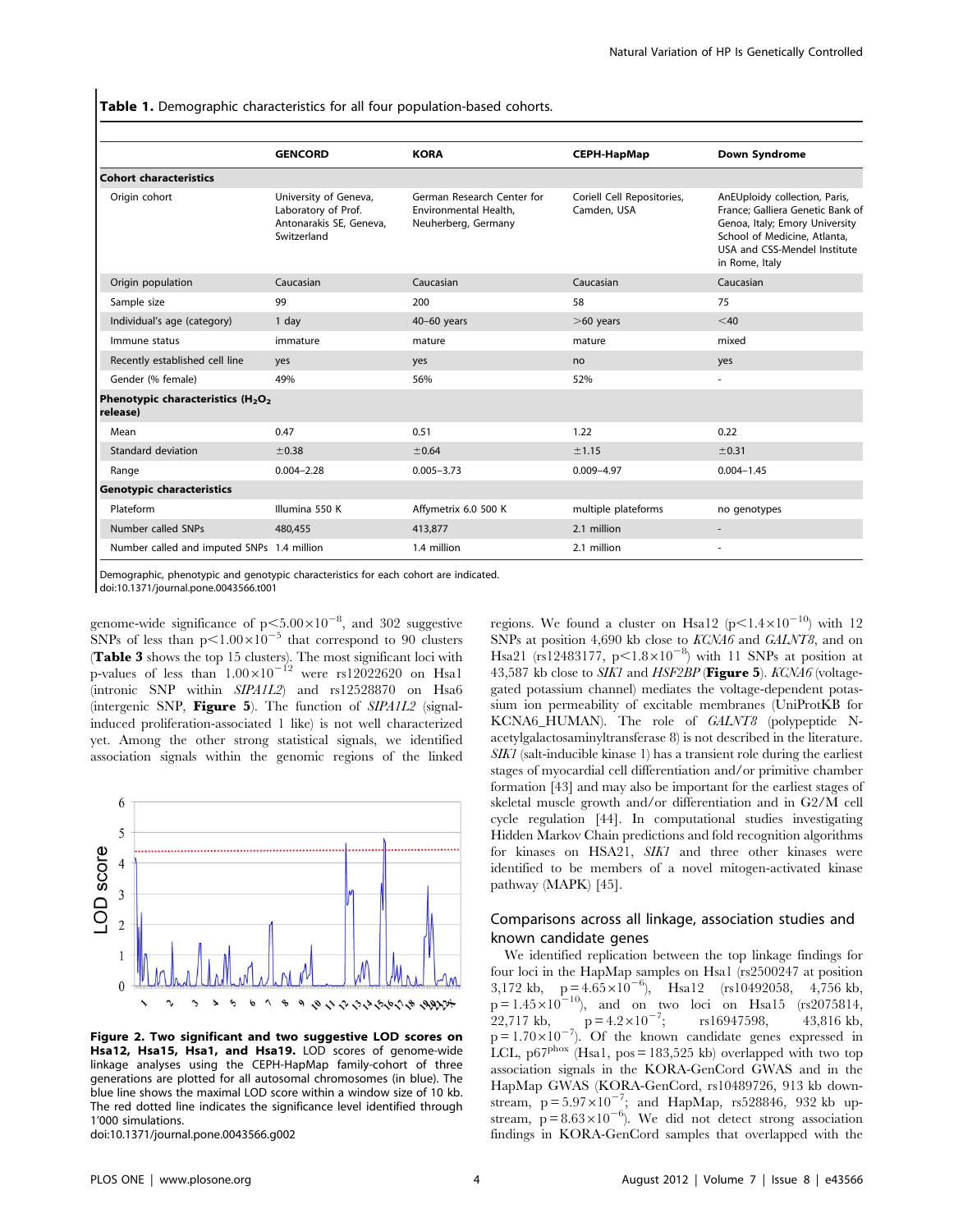

Figure 3. Genome-wide association results for natural variation of  $H_2O_2$  release in KORA-GenCord and HapMap cohorts. Manhattan dot plots show results for genome-wide association analysis for the KORA-GenCord and the HapMap sample cohorts. The blue dots represent the association finding of one single SNP with natural variation in H<sub>2</sub>O<sub>2</sub> release. Light and dark blue colors distinguish subsequent chromosomes. We did not analyze genetic markers for mitochondrial SNPs in this study. We show results of a genetic additive model indicating the unadjusted nominal  $-$ log<sub>10</sub> of p-values. Quantile plots show the observed versus the expected distribution of GWAS for both analyses. doi:10.1371/journal.pone.0043566.g003

linkage findings. Neither did we find the same replicated SNPs nor genetic regions among the two GWA studies within a distance of 1 Mb. Table 4 indicates replicated loci among linkage and GWA.

Given the lack of replication of the top SNPs across the two GWA studies, we next asked whether we could detect enrichment of lower p-values of these top SNPs of the KORA-GenCord in the GWA HapMap. We observed an enrichment for p-values of  $p<0.2$  in HapMap GWAS (data not shown). A similar pattern was observed when comparing top HapMap signals with p-values of all KORA-GenCord. This pattern suggests enrichment for repeated associated loci across GWAS, but this enrichment is not significant.

## Covariate analysis

To assess the impact of potential co-variates (immune status, time of cell line establishment, individuals' age, and gender) on  $H<sub>2</sub>O<sub>2</sub>$  distribution, we combined all samples after median centered normalization, and estimated the relative contribution of each of the co-variates in an univariate linear regression model with a cluster effect on the population. We found that none of the covariates had a significant effect on the trait distribution. We found the following relative order of correlation: Time of

establishment of cell lines (B-coefficient =  $0.142$ , p =  $0.231$ ), status of immune system ( $\beta$ -coefficient = 0.139, p = 0.127), individuals' age  $(B\text{-coefficient} = 0.109, p = 0.072)$ , and gender  $(B\text{-coefficient})$ cient =  $0.052$ , p =  $0.499$ ). To estimate whether a statistical model with adjustment for all co-variate was different than a model for the main variate only, we performed a randomized set of 100'000 SNPs using a multivariate linear regression model with adjustment for all co-variates and a cluster effect on the population. We compared the results of this model with an univariate model with no adjustment for co-variates. We found no significant differences between the two models for the 100'000 randomly selected SNPs. This analysis suggested that covariates did not represent a confounding factor.

# Discussion

The most essential outcome of this study is the finding of extensive natural phenotypic variation in healthy individuals for  $H<sub>2</sub>O<sub>2</sub>$  release, and evidence for a genetic basis to the observed variation in LCL of the cohorts used herein. This finding is in line with several studies reporting large natural phenotypic variation, such as for gene expression level variation, many of which were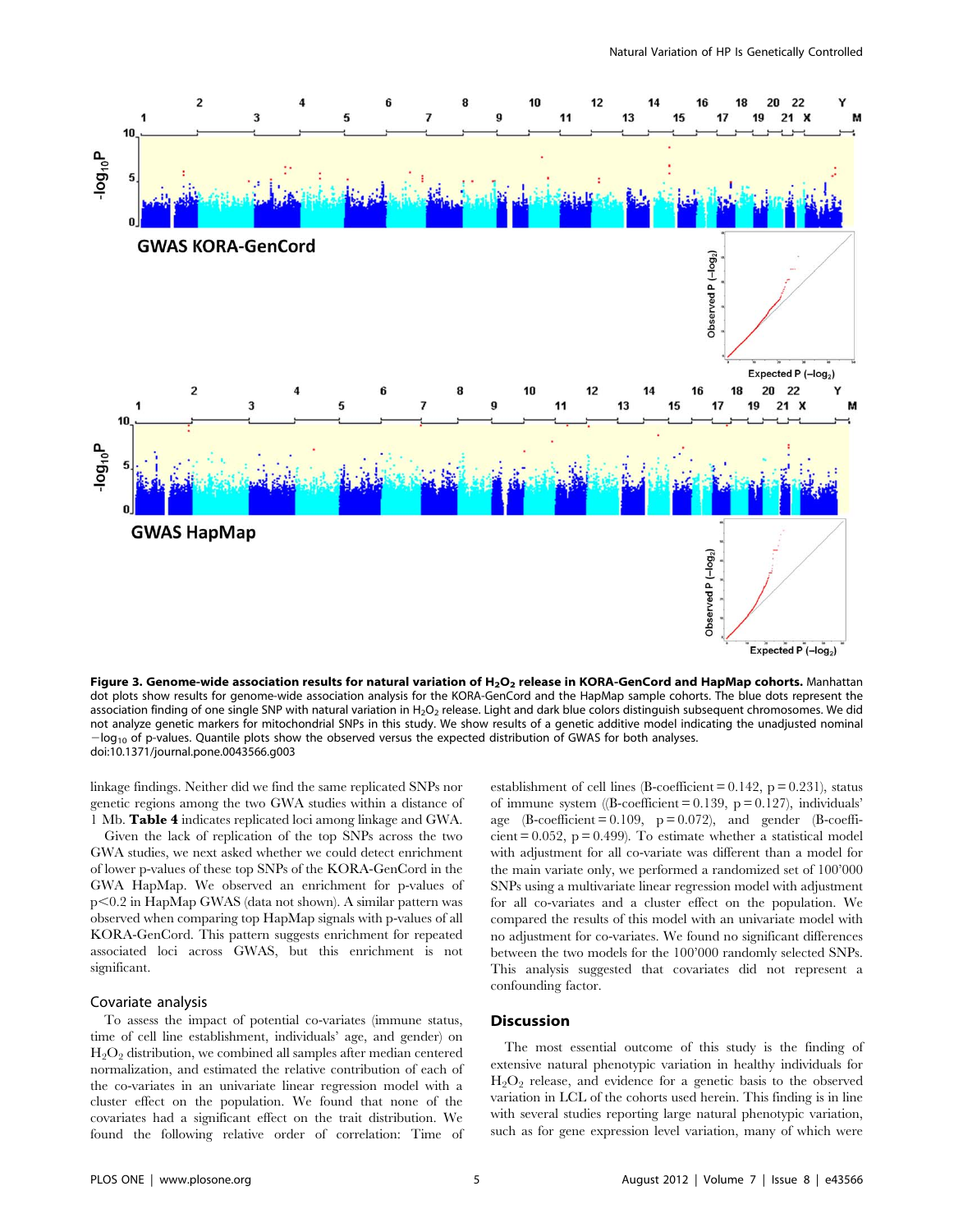

Figure 4. Examples of significant association findings in KORA-GenCord GWA. The significance level  $(-\log_{10} P)$  of the top two association findings and two examples of top hits overlapping with either linkage, top GWA in HapMap, overlap with known candidate genes, or top findings on Hsa21 are shown within a genetic region of 1 Mb ( $\pm$ 500 kb around the significantly associated SNP). The chromosome, SNP ID, location and genic context (RefSeq genes, using UCSC genome browser) are indicated for each depicted SNP. doi:10.1371/journal.pone.0043566.g004

repeatedly shown to be shaped by genetic polymorphisms [46–50]. It may be conceivable that many traits maintain natural variation for response to selection pressure [51]. The measurements of the phenotypic spectra of  $H_2O_2$  release in more than 500 individuals in 4 healthy cohorts and in a DS cohort confirm previously reported differences in  $H_2O_2$  release of primary neutrophils of healthy individuals and individuals with chronic granulomatous disease [52], and on altered redox-states in DS individuals.

In the study of the Kuhns DB, et al., 10–20 fold differences in primary neutrophils from peripheral blood of healthy individuals were detected in comparison to individuals with chronic granulomatous disease. Also, large inter-individual differences were detected, and correlated to genotypes. This correlation was reported to be a strong predictor for overall survival of CGD patients. Our genetic study of natural variation in H2O2 release revealed 45% of heritability, and we detected genomic regions on Hsa1, Hsa12 and Hsa15 as significant and replicated regions in more than one cohort. Results from GWAS in HapMap samples indicated an associated genetic locus close to the gene SIK1 on Hsa21. SIK1 is encoding a kinase known for its involvement in cardiomyogenesis by regulating cardiomyoblast cell cycle [43,44],

but it could also exert additional unknown functions. Further experiments are necessary to replicate and to assess the functional consequences of this association in DS and in healthy individuals. In our study, we did not find significant association signals on Hsa21 or any other markers close to SIK1 in the combined KORA-GenCord GWA.

 $H_2O_2$  release, an endophenotype more closely related to sequence variation (as opposed to a clinical phenotype) may be a complex trait in itself. The detection of multiple genome-wide significant loci suggests a polygenic trait. The strongest linkage results indicate loci on Hsa1, Hsa12, Hsa15 and Hsa19, two of which (Hsa1 and Hsa15) were also significantly associated in either the KORA-GenCord or HapMap GWAS, or both. However, we did not detect the same associated SNPs in the three cohorts, but replication within the same genomic regions. This may indicate either a lack of power to detect genetic loci due to the relatively small sample size, or reflect the complex genetic architecture of  $H_2O_2$  with multiple loci contributing small proportions to the observed phenotypic variation. Our study design focused on the detection of common alleles with a genetic effect of more than 5% given an allele frequency of 0.15, and with our study design, we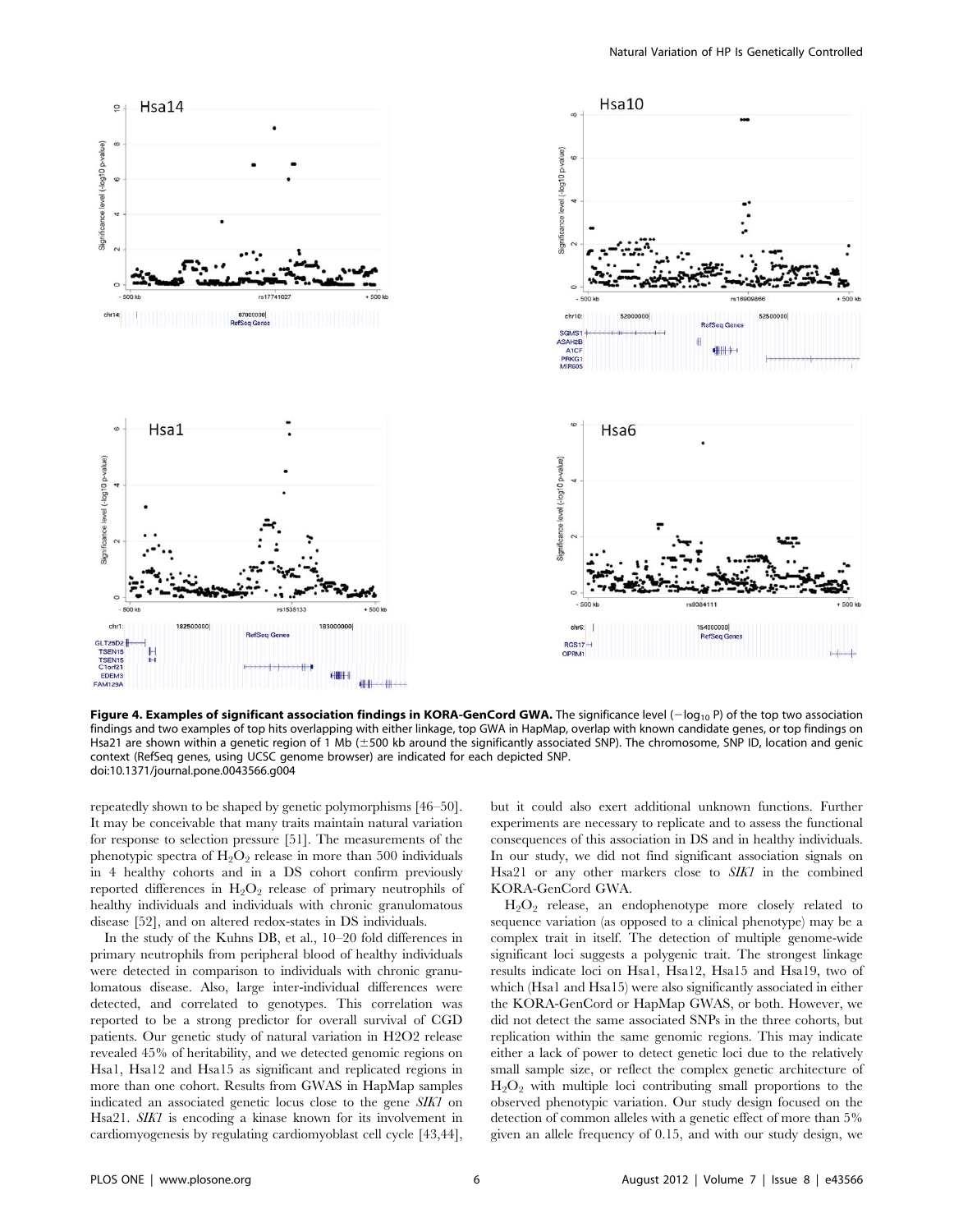Table 2. Results from GWAS for the KORA-GenCord cohort.

| SNP ID     | Chr | Pos (bp)  | type              | Closest gene (within 1 MB) | <b>Unadjusted</b><br>p-value | <b>Number SNPs/cluster</b> |
|------------|-----|-----------|-------------------|----------------------------|------------------------------|----------------------------|
| rs17741027 | 14  | 86941588  | <b>INTERGENIC</b> | <b>GALC</b>                | $1.23 \times 10 - 9$         | $\overline{7}$             |
| rs16909866 | 10  | 52263776  | <b>INTRONIC</b>   | ACF_HUMAN                  | $1.66 \times 10 - 8$         | $\overline{4}$             |
| rs1400014  | 3   | 132414349 | <b>INTRONIC</b>   | NEK11                      | $2.27 \times 10 - 7$         | 2                          |
| rs3859991  | X   | 130050216 | <b>INTRONIC</b>   | RHGXX_HUMAN                | $2.64 \times 10 - 7$         | 3                          |
| rs6801020  | 3   | 153876452 | <b>INTERGENIC</b> | P <sub>2RY1</sub>          | $2.68 \times 10 - 7$         | $\mathbf{1}$               |
| rs1535133  |     | 182704057 | <b>INTRONIC</b>   | C1orf21                    | $5.97 \times 10 - 7$         | 3                          |
| rs9372321  | 6   | 97600416  | <b>INTRONIC</b>   | KLHL32                     | $8.6 \times 10 - 7$          | $\mathbf{1}$               |
| rs11728249 | 4   | 83760349  | <b>INTERGENIC</b> | C4orf11                    | $1.7 \times 10 - 6$          | $\overline{2}$             |
| rs5909759  | X   | 116093601 | <b>INTERGENIC</b> | U <sub>6</sub>             | $2.13 \times 10 - 6$         | 3                          |
| rs9479282  | 6   | 152642425 | <b>INTRONIC</b>   | SYNE1;C6orf98              | $2.23 \times 10 - 6$         | $\overline{7}$             |
| rs10887721 | 10  | 82035334  | <b>INTRONIC</b>   | MAT1A                      | $3.17 \times 10 - 6$         | $\overline{2}$             |
| rs4930939  | 12  | 30893752  | <b>INTERGENIC</b> | CAPRIN2                    | $4.58 \times 10 - 6$         | 3                          |
| rs9384111  | 6   | 153924030 | <b>INTERGENIC</b> | U <sub>6</sub>             | $4.59 \times 10 - 6$         | $\mathbf{1}$               |
| rs4701883  | 5   | 10816656  | <b>UPSTREAM</b>   | <b>DAP</b>                 | $5.43 \times 10 - 6$         |                            |
| rs17006293 | 3   | 69777596  | <b>INTERGENIC</b> | <b>MITF</b>                | $5.88 \times 10 - 6$         | 3                          |

We show the results of the top 15 out of the 21 clusters of significantly associated genetic loci (p<5.00 $\times10^{-8}$ ) and with suggestive associations (p<1.00 $\times10^{-5}$ ) from genome-wide association analyses. We associated natural variation in H<sub>2</sub>O<sub>2</sub> release measured in the KORA-GenCord cohort (n = 279 individuals) with more than 1.4 million markers (called and imputed SNPs). SNP ID, chromosome and position are indicated. Also, the type of SNP, the closest gene (within 1 MB), unadjusted p-value and the number of SNPs per cluster are indicated. SNP annotations were done by using the software WGAViewer (build 36, Ensembl core database homo sapiens core 46 36h, Ensembl variation database homo sapiens variation 46 36h, and Ensembl gene ontology database ensemble go 46).

doi:10.1371/journal.pone.0043566.t002

have 80% of power to detect such a quantitative trait locus while using 300 individuals [53].

Our study design considered the use of a combined GWA of 279 individuals to increase sample size, and to replicate findings in a follow-up cohort of 58 HapMap individuals. Even though all cohorts used herein are of Caucasian origin, and population substructure did not appear to be a confounding factor, differences among these cohorts may have reduced the power to detect the same loci across cohorts. Co-variate analysis showed that the effect of the SNP on association was significant in shaping the  $H_2O_2$ trait, and suggests that despite differences in the origin of cohorts, cell line establishment and age of the cell lines the underlying genetics is the predominant factor. Further evidence for a strong genetic effect, rather than differences in cellular phenotypes in different cohorts, comes from a study by Dimas, et al. [13] showing that 83% of detected eQTLs in HapMap were replicated in GenCord samples. This finding was crucial to our study design and validates the use of the GenCord cohort as a comparable cohort to the HapMap cohort. We cannot exclude that  $H_2O_2$ release may underlie different cellular covariates than gene expression levels, leading to population-specific differences that we could not fully correct for. We investigated multiple genetic models for assessing the best method for normalization of the phenotypic distribution. We expected all cohorts to show similar distributions of  $H_2O_2$  release, as all individuals were of European ancestry, and we measured all phenotypes under standardized and highly controlled conditions. No substantial differences among cohorts could be attributed to population substructure or to known covariates. The non-normal distribution of phenotypes may probably be due to the relative small sample size, as departure from normal distribution was largest for HapMap ( $N = 58$ ) and smallest for KORA  $(N = 199)$ . As shown in Figure 1, the distribution of  $H_2O_2$  release is enriched for extreme phenotypes with individuals with either very high or very low phenotypes. To assess the impact of the phenotypic distribution on our results, and to exclude false positive signals due to departure from model assumptions, we have considered three different methods of normalization across cohorts. Also, we compared results from parametric and non-parametric association models. We conducted log transformation, median centered and inverse variance normalization, and median centered normalization only. Log transformation did not lead to a normal distribution. When using median and inverse variance normalization we lost all association signals, leading to the hypothesis that the genetic signal may be associated with the high and low end distribution of the phenotypes. Therefore, we chose to use the median centered approach, while keeping the internal variation of each population untouched. The median centered approach does not fully support the assumption for normal distribution. To assess whether results differed due to model assumptions, we compared these results with a non-parametric regression model using the Spearman rank correlation. We found the same top association signals with both models, with the only difference of slightly lower p-values (mostly at one order of magnitude for the top signals), showing that results did not depend on model assumptions.

LCL represent a relevant physiological cell type for ROS production [14], and LCL express mainly NOX2-dependent ROS [54–56]. A study by Kobayashi, et al. [57] compared fresh neutrophils, fresh B-lymphocytes, and EBV transformed Blymphocytes from the same individuals to compare the relative expression of NOX2. They reported that B-lymphocytes have 1.1% of the NOX2 and 2.6% of the p22 that a neutrophil has, and that this is further decreased when the cells are EBV transformed. They showed that regardless of the amount of NOX2 the neutrophil expressed, the relative expression level in a B-cell of the same individual was correlated. This study would not have been feasible without the use of immortalized cell lines for both large families and population-based collections with more than 2 million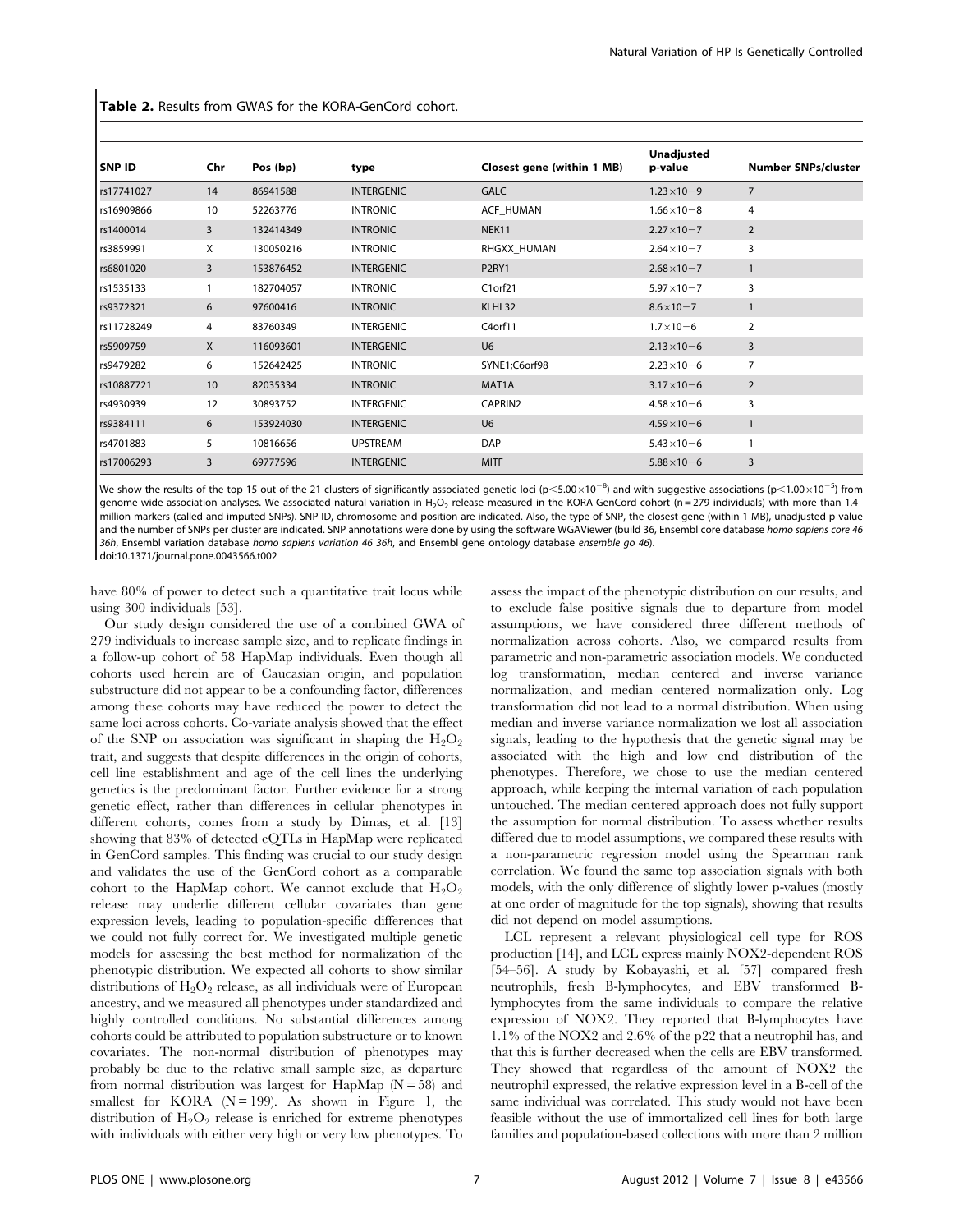

Figure 5. Examples of significant association findings in HapMap GWA. The significance level  $(-\log_{10} P)$  of the top two association findings and two examples of top hits overlapping with either linkage, top GWA in KORA-GenCord, overlap with known candidate genes, or top findings on Hsa21 are shown within a genetic region of 1 Mb ((±500 kb around the significantly associated SNP). The chromosome, SNP ID, location and genic context (RefSeq genes, using UCSC genome browser) are indicated for each depicted SNP. doi:10.1371/journal.pone.0043566.g005

genetic markers. As for all genome-wide studies using cell lines, it is a first step into identifying the genetic basis and requires validation in further cohorts, functional analysis, and ultimately verification in primary cells from healthy and diseased individuals. Potential confounding factors due to EBV-transformation remain a subject of debate and need to be considered. Also, we measured  $H_2O_2$ levels after PMA stimulation, and genetic variation involved in the protein kinase C, through which PMA acts directly, cannot be fully excluded. However, heritability would not have been detected if EBV transformation or PMA stimulation would affect pathways in a random way. Finally,  $H_2O_2$  release is an endophenotype with multiple levels of metabolism. Our assay relied on extracellular measures of hydrogen peroxide release which is the joint result of ROS production, metabolism, and degradation. Each step of these mechanisms may involve few or many genes, and thus contribute to the complexity of the phenotype.

We did not find genome-wide significant associations for loci of the NADPH-dependent NOX2 and other NOX related genes. We identified a locus 1 Mb from p67phox (or NCF2) as the closest hit for NOX2 members expressed in LCL  $(p22^{phox}, p40^{phox}, p47^{phox})$ p67<sup>phox</sup>, and homologues RAC1 and RAC2). These results suggest

that variation in other genetic loci have stronger impact on natural variation of  $H_2O_2$  as compared to the known genes identified in studies of Mendelian disorders. Previous case-control studies investigating the molecular basis of either  $H_2O_2$  or ROS applied candidate gene approaches with contradictory results. Some studies identified mutations or polymorphisms associated with ROS generation within the NADPH-dependent NOX2 gene or its cofactors, while others found no association [31]. Recently, it has been suggested that haplotype rather than single SNP analysis may capture more of the relevant biological effects of phenotypic traits. Indeed, in the case of NOX2 dependent ROS generation, Bedard and coworkers [16] report an association between p22<sup>phox</sup> (also called CYBA) haplotypes, rather than single polymorphisms. The associated haplotype was shown to act, at least in part, through an effect on protein expression levels. While this approach shed some light on the contradictory results reported so far on the involvement of NADPH-dependent NOX components in ROS generation, the large observed natural variation could not solely be attributed to the NADPH-dependent NOX2 and its cofactors, leading to the hypothesis that other loci are involved in regulatory mechanisms.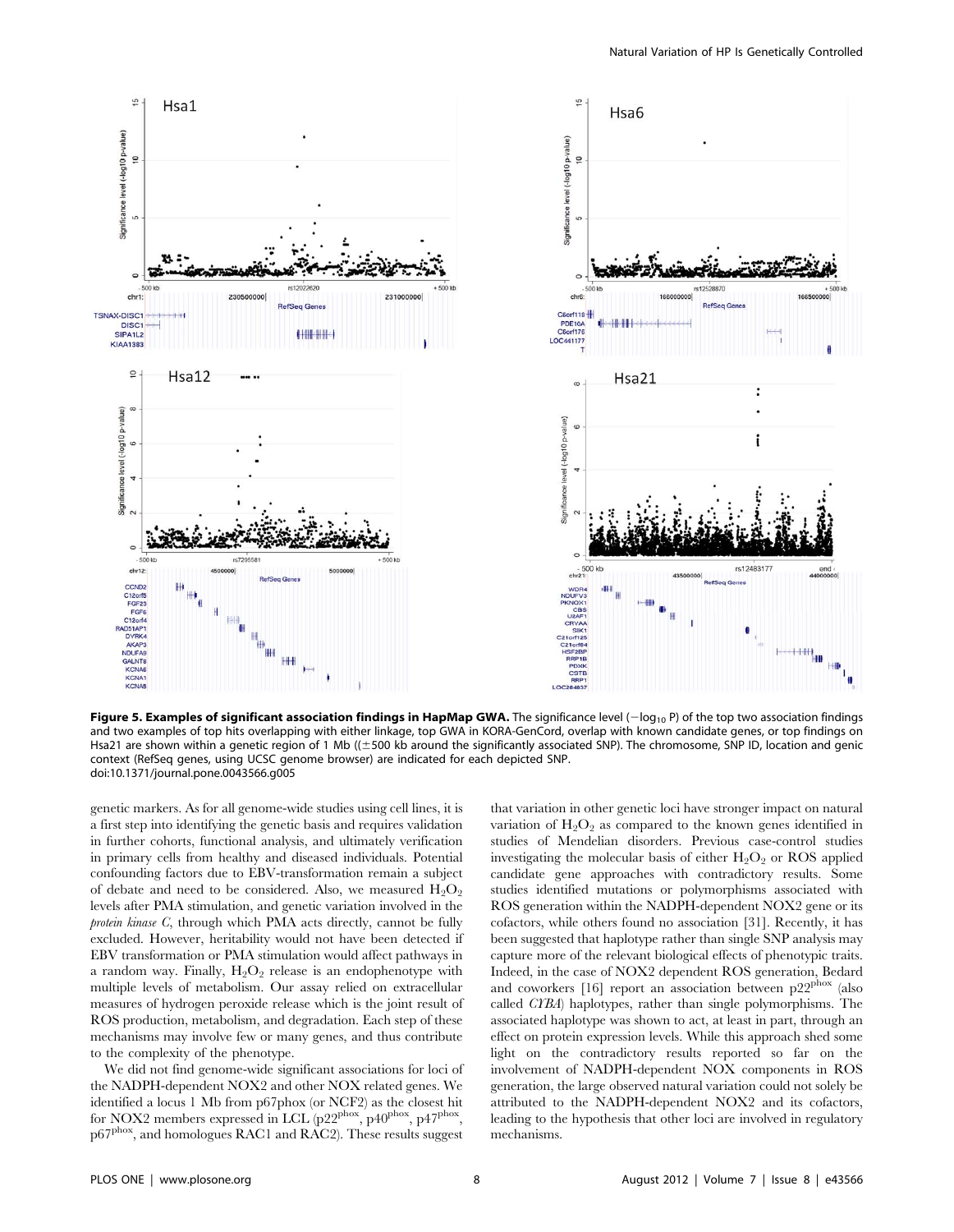| <b>SNP ID</b> | Chr          | Pos (bp)  | type              | Closest gene (within 1 MB) | Unadjusted p-value    | <b>Number SNPs/cluster</b> |
|---------------|--------------|-----------|-------------------|----------------------------|-----------------------|----------------------------|
| rs12022620    | $\mathbf{1}$ | 230616732 | <b>INTRONIC</b>   | SIPA1L2                    | $1.00 \times 10 - 12$ | 3                          |
| rs12528870    | 6            | 166117266 | <b>INTERGENIC</b> | U <sub>6</sub>             | $3.00 \times 10 - 12$ |                            |
| rs12602262    | 17           | 62290605  | <b>INTERGENIC</b> | CACNG5                     | $1.20 \times 10 - 11$ |                            |
| rs11039359    | 11           | 47704385  | <b>INTRONIC</b>   | FNBP4                      | $4.80 \times 10 - 11$ |                            |
| rs7295581     | 12           | 4690362   | <b>INTERGENIC</b> | GALNT8                     | $1.45 \times 10 - 10$ | 12                         |
| rs17833323    | 14           | 58415000  | <b>INTERGENIC</b> | DACT1                      | $1.32 \times 10 - 9$  | 32                         |
| rs10749212    | 10           | 118166653 | <b>INTERGENIC</b> | PNLIPRP3                   | $7.27 \times 10 - 9$  | $\overline{7}$             |
| rs12483177    | 21           | 43586879  | <b>INTERGENIC</b> | Q6ZN03 HUMAN               | $1.75 \times 10 - 8$  | 13                         |
| rs6494367     | 15           | 61002704  | <b>INTERGENIC</b> | TLN <sub>2</sub>           | $3.6 \times 10 - 8$   |                            |
| rs17001416    | 4            | 77250823  | <b>INTRONIC</b>   | ART3                       | $4.84 \times 10 - 8$  | 20                         |
| rs2297721     | 9            | 138776337 | <b>INTRONIC</b>   | NP 976222.1                | $8.64 \times 10 - 8$  | 3                          |
| rs17005290    | 2            | 81322921  | <b>INTERGENIC</b> | 5S_rRNA                    | $1.45 \times 10 - 7$  | 3                          |
| rs466886      | 6            | 33348677  | <b>INTRONIC</b>   | <b>RPS18</b>               | $1.67 \times 10 - 7$  |                            |
| rs16947598    | 15           | 43815915  | <b>INTERGENIC</b> | SQRDL                      | $1.70 \times 10 - 7$  |                            |
| rs333036      | 8            | 19026645  | <b>INTERGENIC</b> | PSD <sub>3</sub>           | $1.76 \times 10 - 7$  | 11                         |

Table 3. Results from GWAS for the HapMap cohort.

Results show the top 15 out of the 90 clusters of significantly associated genetic loci ( $p<5.00 \times 10^{-8}$ ) and with suggestive associations ( $p<1.00\times10^{-5}$ ) from genomewide association analyses. We associated natural variation in H<sub>2</sub>O<sub>2</sub> release measured in the HapMap cohort (n = 58 individuals) with more than 2.2 million markers. SNP ID, chromosome and position are indicated. Also, the type of SNP, the closest gene (within 1 MB), the unadjusted p-value and the number of SNP per cluster are indicated. SNP annotations were done by using the software WGAViewer (build 36, Ensembl core database homo sapiens core 46 36h, Ensembl variation database homo sapiens variation 46 36h, and Ensembl gene ontology database ensemble go 46). doi:10.1371/journal.pone.0043566.t003

Taken together, our results indicate that there is a substantially large contribution of genetic factors at the basis of  $H_2O_2$  release among healthy individuals in the cohorts used in this study. Our results suggest that this trait, even though an endophenotype, is complex and that multiple genes or regulatory elements are probably acting in concert to shape its expression. The herein identified association findings, together with the closeby genes may be enriched for biologically significant genes, and/or genetic loci

| <b>Results for linkage</b><br>and overlap with GWAS       | Hsa1                      | Hsa12                                           | Hsa15                     | Hsa19                   |
|-----------------------------------------------------------|---------------------------|-------------------------------------------------|---------------------------|-------------------------|
| Linkage results (LOD>3)                                   |                           | TSC0774051 - TSC0393286 TSC0795922 - TSC0431222 | TSC0453546 - TSC1202583   | TSC1058872 - TSC0057999 |
|                                                           | 1,864 kb-7'905 kb         | 10,841-13'493 kb                                | 21,775-21'897 kb          | 59,446-59,469 kb        |
|                                                           | $LOD = 4.17$              | $LOD = 4.64$                                    | $LOD = 3.34$              | $LOD = 3.26$            |
|                                                           |                           | TSC0796032-TSC0014204                           | TSC0181040-TSC0940969     |                         |
|                                                           |                           | 54,428-54,474 kb                                | 34,855-37,771 kb          |                         |
|                                                           |                           | $LOD = 3.09$                                    | $LOD = 4.81$              |                         |
|                                                           |                           | TSC0209972-TSC0621539                           | <b>TSC0577078</b>         |                         |
|                                                           |                           | 96,905-99,714 kb                                | 43,404 kb                 |                         |
|                                                           |                           | $LOD = 3.12$                                    | $LOD = 4.4$               |                         |
| KORA-GenCord (top associations) -<br>overlap with linkage |                           | ٠                                               | ٠                         | ٠                       |
| HapMap (top associations)<br>overlap with linkage         | rs2500247                 | rs10492058                                      | rs2075814                 | ٠                       |
|                                                           | 3,172 kb                  | 4.756 kb                                        | 22.717 kb                 |                         |
|                                                           | $p = 4.65 \times 10^{-6}$ | $p = 1.45 \times 10^{-10}$                      | $p = 4.2 \times 10^{-7}$  |                         |
|                                                           |                           |                                                 | rs16947598                |                         |
|                                                           |                           |                                                 | 43,816 kb                 |                         |
|                                                           |                           |                                                 | $p = 1.70 \times 10^{-7}$ |                         |

Table 4. Overlap between top hits from linkage and GWAS.

This table indicates replicated genetic regions identified through GWA in KORA-GenCord and in HapMap. Top hits for GWAS are shown when the loci overlap within 5 Mb of distance from top linkage hits. The chromosome, the genetic marker, the position and the LOD score or the p-value is shown. doi:10.1371/journal.pone.0043566.t004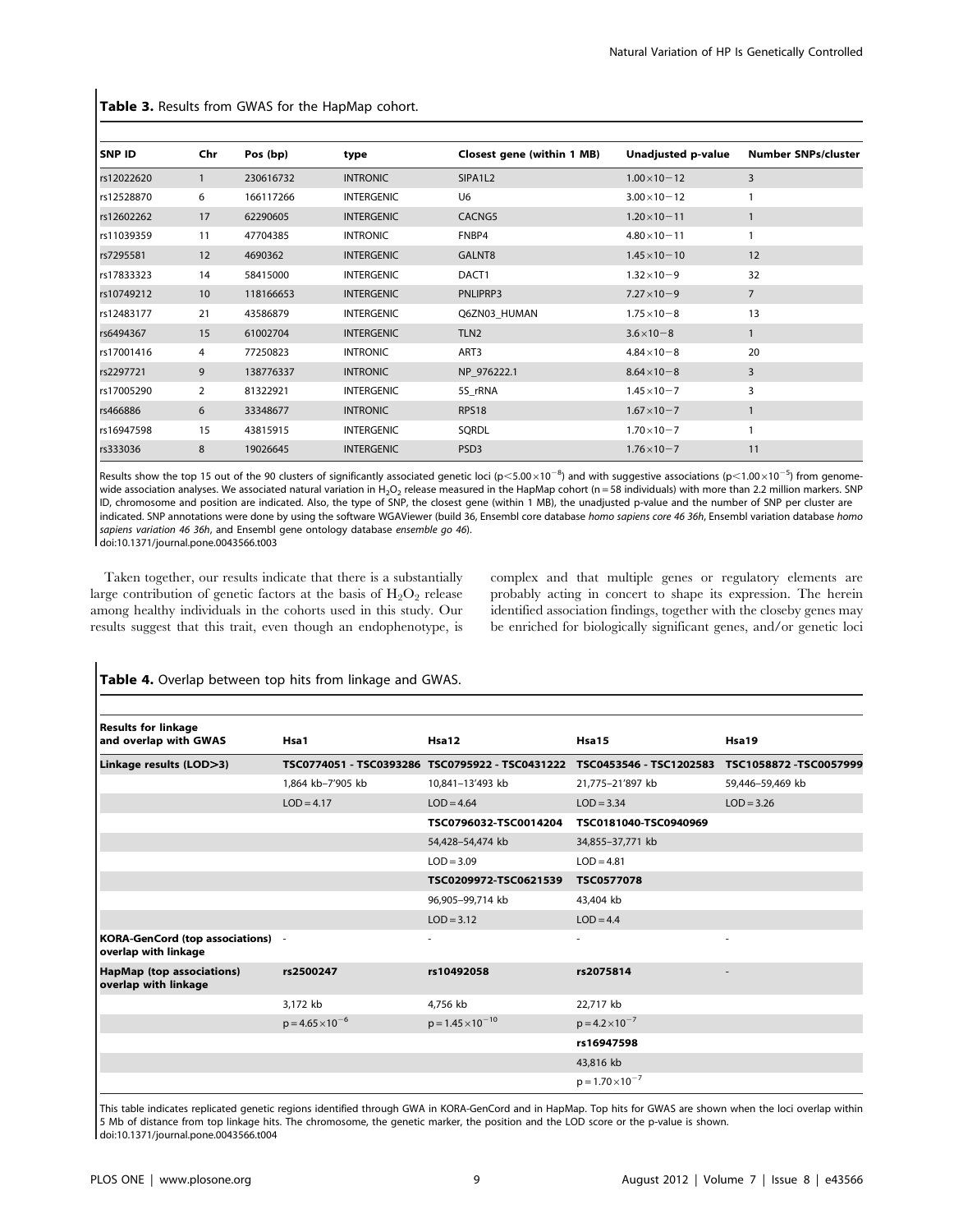relevant to pathogen defense and signaling, and pathway analysis may constitute the next step into the understanding of the regulation of  $H_2O_2$  release. More generally, the elucidation of the genetic control of some heritable cellular traits may also be a complex problem that requires combined approaches and extensive sample sizes.

## Materials and Methods

## Sample collections and genotyping

CEPH\_HapMap sample collection: We acquired EBVtransformed lymphoblastoid cell lines (beta-LCL) of 10 families (1333, 1334, 1340, 1341, 1345, 1346, 1347, 1362, 1408, 13292) and of 60 unrelated individuals of Caucasian origin from the Coriell Cell Repositories (Coriell Cell Services, Coriell Institute for Medical Research, Camden, NJ, USA; http://ccr.coriell.org). These are considered as healthy individuals and form part of the Caucasians of European Ancestry (CEPH) and the Haplotype Map (HapMap) Project [41,42]. Genotypes of the 10 families were downloaded from the CEPH database [50]. A total of 2723 single nucleotide polymorphisms (SNPs) were used for subsequent linkage analyses. For the 60 unrelated individuals, we used 2'124'999 million SNPs from publicly available databases, and from HapMart, NCBI\_Build36 (http://snp.cshl.org/ linkage\_maps; www.hapmap.org; [41,42].

KORA sample collection: KORA S4 (Cooperative Health Research in the Augsburg Region) is a sample collection of a population-based project conducted from 1999–2001 for which beta-LCL of healthy adults from the Augsburg region in Germany were established [58]. Two hundred LCL from this collection were used; these samples were genotyped with the Affymetrix 500 K oligonucleotide array containing a total of 500,568 SNPs (Affymetrix 6.0 chips). Genotypes were determined using the software BRLMM version 1.4.0 with standard settings proposed by the manufacturer. A total of 413,877 SNPs passed quality control filters and were used for further analysis.

GenCord sample collection: The GenCord (Geneva Cord sample collection, University of Geneva, Medical School, Geneva, Switzerland) sample collection is a population-based collection of LCL derived from umbilical cords of 200 healthy newborns of Western European origin. The sample collection was approved by the institutional ethics committee, and all mothers provided their informed consent prior to sample collection [13]. There are no phenotypic data on these newborns. DNA samples were extracted from cord tissue LCL with the Puregene cell kit (Gentra-Qiagen, Venlo, The Netherlands). Genotyping was performed with the illumina 550 K SNP (Illumina, San Diego, CA) array following the instructions of the manufacturers. From a total of 555,352 SNPs, 480,455 SNPs passed quality filters and were used for subsequent analysis.

Filter settings for genotype quality required accuracy of sample call rates of more than 98% were (estimated based on 5 duplicated genotyping of samples). Any SNP with a call rate of less than 99% call rate was excluded, as well as all SNPs called less than in 1% of all samples. Separation of homozygote and heterozygote SNPs was verified and corrected if needed (cluster separation  $>0.3$  was required). The range of excess of heterozygosity was verified and SNPs not falling into the range of  $-0.1$  to  $-1$ , and 0.1 to 1 were excluded. MAF was set to  $>5\%$ ; to exclude samples with cryptic relatedness, IBD was set to  $>0.125$ ; and deviation of Hardy Weinberg equilibrium was defined as  $\leq 0.05$ . We verified the specified gender, and visualized a random set of 100 SNPs for quality checking.

Down syndrome sample collection: 33 Down syndrome (DS) LCL samples were acquired from the Galliera Genetic Bank of Genoa, Emory University School of Medicine in Atlanta, and CSS-Mendel Institute in Rome [59] and 42 LCL from the AnEUploidy collection in Paris, France. Full trisomy was assessed by karyotyping. We excluded potential clustering effects of  $H_2O_2$ release due to the multiple origins of these samples, no substructure was detected.

Cell culture: The LCL of all three populations were cultured in RPMI 1640 with Glutamax I medium (Invitrogen) supplemented with 10% fetal calf serum and 1% mix of penicillin, fungizone, and streptomycin (Invitrogen). All cell lines were grown and maintained for at least 2 weeks at a constant density of 200– 400,000 cells/ml. Cells were washed once with PBS (Invitrogen) to reduce accumulation of cell debris 4–5 days prior to measuring ROS production.

AmplexRed ROS measurements: Cell lines were assessed for  $H_2O_2$  release using AmplexRed (Invitrogen), a quantitative enzymatic assay that detects  $H_2O_2$  in the culture media. Ninety minutes prior to AmplexRed measurements, cell lines were centrifuged at 1000 rpm for 10 min and transferred to 2,5 ml Hanks' balanced salt solution (HBSS) media (containing 5% of glucose) and kept on ice. 0.5 ml of each cell line was used for measuring cell number by Fluorescent Activated Cell Sorting (FACS). Beads were added at a known concentration to obtain absolute values of cell number. Cells were diluted to a final concentration of 500,000 cells/ml.

AmplexRed measurements were performed according to manufacturers' instructions with minor modifications. In brief, 50,000 cells were plated in 0.2 ml volume of HBSS containing 25 mM AmplexRed and 0.005 U/ml horseradish peroxidase. NADPH oxidase activity was stimulated with 0.1 mM phorbol 12 myristate 13-acetate (PMA). In 1 of 5 replicates per individual cell line, 10 mM diphenyleneiodonium (DPI), an NADPH oxidase inhibitor [60], was added prior to stimulation. Fluorescence was recorded every minute for a minimum of 30 min with excitation and emission wavelengths of 550 nm and 600 nm, respectively in a BMG Fluostar microplate reader at  $37^{\circ}$ C.

Experimental design and normalization of  $H_2O_2$ : Each well-plate was set up with 12 individual cell lines. Each cell line was measured in 4 replicates in addition to one replicate that was inhibited with DPI. From the 4 replicates per sample, one was removed based on an outlier detection procedure, and the average of the remaining 3 replicates was used as the phenotypic read-out. We defined the phenotypic read-out as the maximal slope over 5 time points within 30 min of measurements. The standard curve of  $H_2O_2$  was used to transform relative  $H_2O_2$  measures to absolute values for each individual plate, thus allowing for comparison among different plates. Experiments for which regression of the standard curve of  $H_2O_2$  did not reach  $R^2$  of 0.99 were excluded. For normalization across plates, the same 2 individuals (GM0755 and GM07341) were measured on every plate and served as a reference for normalization. As a negative control cell line, an LCL of a patient with chronic granulomatous disease (CGD) was tested to ensure specificity of the assay for NOX2-dependent  $H_2O_2$  detection.

#### Statistical analysis

Linkage analysis and heritability estimate: Heritability analysis was performed with MERLIN software [40]. We assessed 113 individuals and their corresponding ROS production from 10 CEPH-HapMap families. Genetic markers for 2723 SNPs from the CEPH database (http://snp.cshl.org/linkage\_maps); [61] were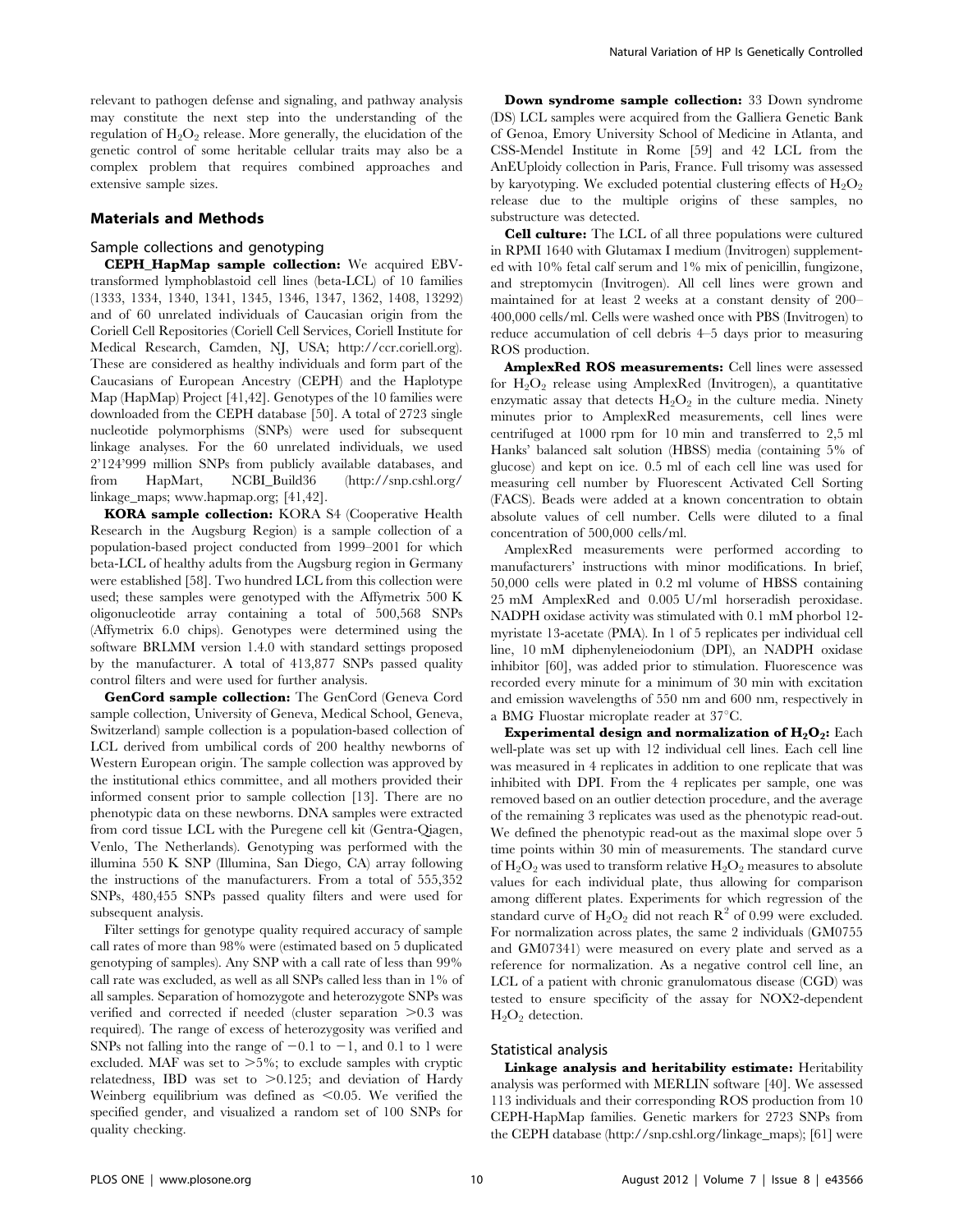used. Mendelian inconsistencies and unlikely genotypes were removed using PEDCHECK and PEDWIPE software [62,40].

For genome-wide linkage analysis, the same phenotypes and genotypes were used for multipoint variance component analysis [40]. Empirical significance of the linkage results were obtained from 1000 simulations by randomly redistributing the phenotypes and recalculating the maximal linkage signal genome-wide. We extracted the lowest p-value from each simulation to obtain a null distribution. Observed and expected p-values were compared to assess the nominal genome-wide significance threshold. All simulations were performed using R on a cluster of 32 HP/Intel Itanium 2 based servers at the Vital-IT Center, Lausanne, Switzerland (http://www.vital-it.ch). Mapping positions of these markers correspond to NCBI36/hg18.

Normalization of phenotypes across populations: We applied a median centered transformation for the phenotypes before combining the data from KORA and GenCord populations. Hap-Map samples were used as a replication cohort and were analyzed separately; and also analyzed with a median centered transformation.

Association studies: Imputation of SNPs across all 3 populations. We imputed SNPs from unphased alleles for 337 individuals by using the BEAGLE 3.0.4 software [63]. The HapMap sample collection with 2.2 million SNPs was used as the reference to impute SNPs for the KORA and GenCord collections. All SNPs were mapped to the same strand as the reference and A/T, C/G SNPs were discarded, resulting in 456,122, and 311,949 SNPs for KORA and GenCord, respectively. We set a threshold for the inclusion of an imputed SNP at allelic  $\mathbb{R}^2$  > 0.9 to ensure high quality imputation. Of all 2.2 million imputed SNPs, 1.4 million were retained for further analyses.

Principal component analysis: Principal component analysis was first performed for samples of each cohort, and we excluded one sample from the GenCord population after visual inspection of the first 10 components. Principal component analysis of a random set of 500,000 SNPs was then used to test for population substructure among all three cohorts. Visual inspection of the first to the  $8^{th}$  component did not reveal evidence for substantial population substructures.

Genome-wide association studies: We performed linear regression analyses and an additive genetic model to perform association between  $H_2O_2$  levels and each SNP using PLINK software [64]. SNPs were coded 0, 1, or 2 for homozygous rare, heterozygous, and homozygous common alleles, respectively. For this additive model, we fitted a linear regression of the form

$$
Y_i = b_0 + b_1 X_i + \varepsilon_i
$$

We report the nominal  $p$ -value of the test of no association, i.e.,  $b_1 = 0$  where Yi are the H<sub>2</sub>O<sub>2</sub> release for each sample i, Xi are the genotypes coded as  $0,1,2$  and  $\varepsilon_i$  are assumed to be independent normally distributed random errors with mean 0 and constant variance. Mapping positions of GWA markers for KORA/ GenCord and for HapMap correspond to NCBI36/hg18.

Covariate analysis: We combined all samples from HapMap, KORA and GenCord after median transformation of the  $H_2O_2$ release phenotype  $(N = 337)$ , The following covariates were assigned to each individual: The status of the immune system of the individual (''mature'' for HapMap and KORA, ''immature'' for GenCord); gender; the time of cell lines establishment prior to use in this study (''old'' for HapMap, ''new'' for KORA and GenCord); the age of the individual  $(°>60$  years" for HapMap,  $'40-60$  years"

for KORA, ''1 day'' GenCord). A clustering effect was set for each of the three populations. We conducted a general linear mixed effect regression model with a clustering effect for the population and adjustment for immune status, gender, cell line age, and individual age. We performed univariate mixed effect linear regression with a cluster effect on populations for each co-variate. We then used a multivariate mixed effect linear regression with adjustment for all co-variates and a cluster effect on populations for a randomized set of 100'000 SNPs. This model was compared to a univariate mixed effect linear regression using the SNP only.

#### Supporting Information

File S1 Sample collection identifiers and phenotypes. All individuals used in this study are indicated with their identifier and their phenotype. H2O2 release indicates normalized hydrogen peroxide release levels, units are arbitrary. (DOC)

File S2 Extensive inter-individual variation and high reproducibility for  $H_2O_2$  phenotypes. (A)  $H_2O_2$  release for 21 CEPH-HapMap unrelated individuals, each of which was measured in 4 replicates is shown. Each bar corresponds to the normalized  $H_2O_2$  release of an individual, and standard deviations of three replicates per individual are indicated in red. The coefficient of variance is  $>28$  with a p-value of  $p<1.00\times10^{-4}$ , indicating that there is 28 times more variation among individuals than among replicates. (B)  $H_2O_2$  release for the same 21 individuals was measured several weeks later, to estimate the reproducibility of the phenotype. Comparison for individuals of both experimental sets indicates a coefficient of correlation of more than 0.89 (Pearson correlation test,  $p<1.00\times10^{-4}$ ). (TIF)

File S3 Overlap of SNPs among the three sample cohorts and genotyping platforms. This schematic figure displays the number of individuals genotyped for each cohort, and the number of SNPs genotyped per population. The overlap between the circles shows the numbers and percentages of overlapping SNPs among populations and genotyping platforms. (TIF)

File S4 Principal component analysis indicates no apparent substructure. A random set of 500,000 SNPs of 337 individuals from three cohorts was analyzed using centered principal component analysis (PCA). Here we show PC1 versus PC2. No evident substructure is apparent among cohorts. (PNG)

#### Acknowledgments

We thank Lena Serrander and Laetitia Fioraso-Cartier for assistance with establishing the  $H_2O_2$  assay, and Josiane Wyniger for technical assistance in genotyping. We thank Bernd Kranz for providing cell lines for KORA, and Clementine Ripoll for technical assistance in cell line processing for the Down Syndrome cohort. Denis Cohen assisted in data managing, and Rosemary Sudan helped editing the manuscript.

#### Author Contributions

Advised on study design and analysis: SEA KHK ETD. Conceived and designed the experiments: HA SEA KB KHK. Performed the experiments: HA KB. Analyzed the data: HA EM KB. Contributed reagents/materials/ analysis tools: SEA KHK EW HP TM JMD MG YD PD CB SD DM. Wrote the paper: HA SEA.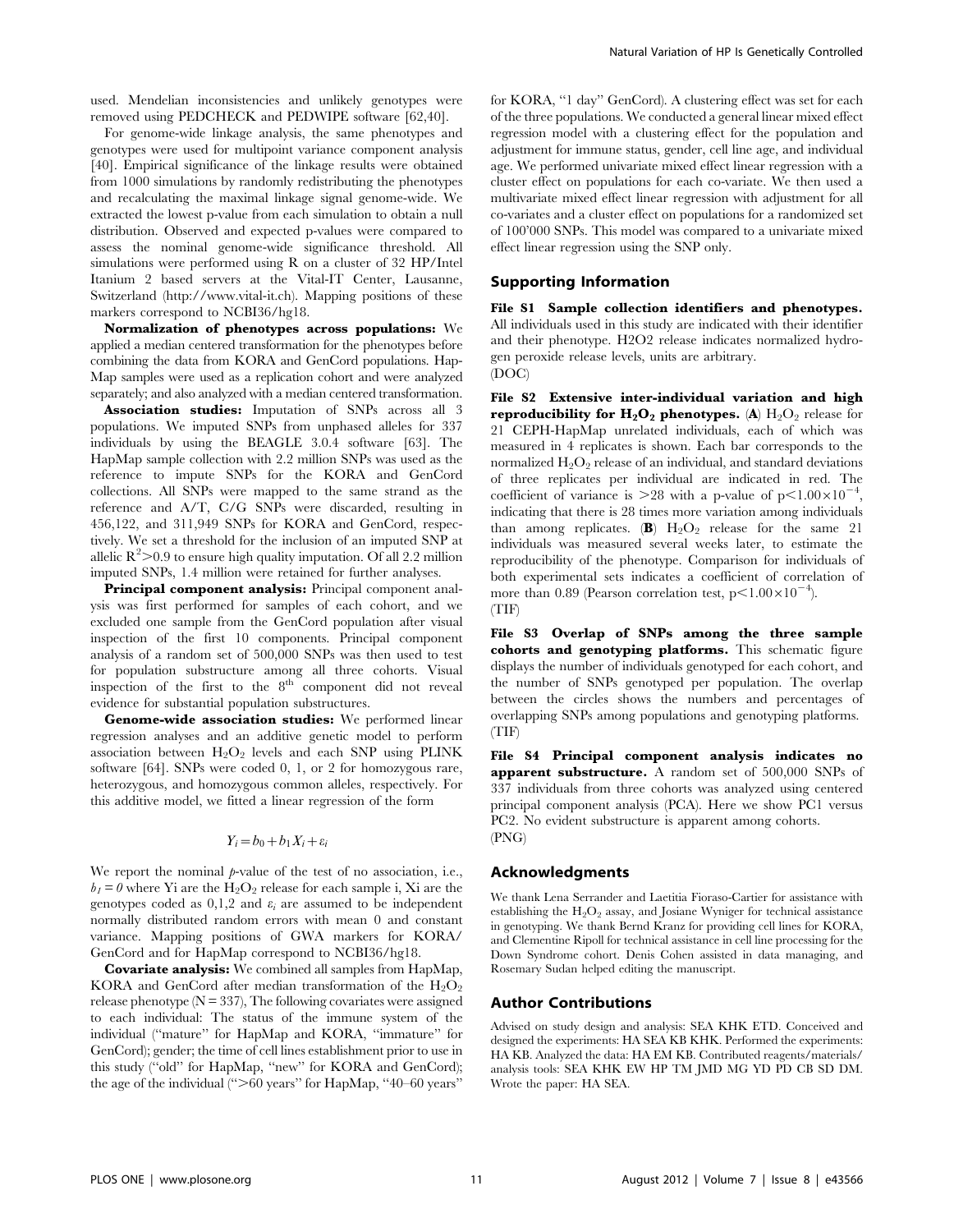## References

- 1. Hindorff LA, Sethupathy P, Junkins HA, Ramos EM, Mehta JP, et al. (2009) Potential etiologic and functional implications of genome-wide association loci for human diseases and traits. Proc Natl Acad Sci U S A. Jun 9;106(23):9362–7.
- 2. Risch NJ and Merikangas K (1996) The future of genetic studies of complex human diseases. Science. 273, pp. 1516–1517.
- 3. Risch NJ (2000) Searching for genetic determinants in the new millenium. Nature. 405, pp. 847–856.
- 4. McCarthy MI, Abecasis GR, Cardon LR, Goldstein DB, Little J, et al. (2008) Genome-wide association studies for complex traits: consensus, uncertainty and challenges. Nat Rev Genet. May;9(5):356–69.
- 5. McCarthy MI, Hirschhorn JN (2008) Genome-wide association studies: potential next steps on a genetic journey. Hum Mol Genet. Oct 15;17(R2):R156–65.
- 6. Altshuler D, Daly MJ, Lander ES (2008) Genetic mapping in human disease. Science. Nov 7;322(5903):881–8.
- 7. Visscher PM, Hill WG, Wray NR (2008) Heritability in the genomics era– concepts and misconceptions. Nat Rev Genet. Apr;9(4):255–66.
- 8. Manolio TA, Collins FS, Cox NJ, Goldstein DB, Hindorff LA, et al. (2009) Finding the missing heritability of complex diseases. Nature. Oct 8;461(7265):747–53.
- 9. Carlson CS, Eberle MA, Kruglyak L, Nickerson DA (2004) Mapping complex disease loci in whole-genome association studies. Nature. May 27;429(6990):446–52.
- 10. Antonarakis SE, Chakravarti A, Cohen JC, Hardy J (2010) Mendelian disorders and multifactorial traits: the big divide or one for all? Nat Rev Genet. May;11(5):380–4.
- 11. Stranger BE, Forrest MS, Clark AG, Minichiello MJ, Deutsch S, et al. (2005) Genome-wide associations of gene expression variation in humans. PLoS Genet.  $Dec:1(6)$ .
- 12. Dermitzakis ET, Clark AG (2009) Genetics. Life after GWA studies. Science. Oct 9;326(5950):239–40.
- 13. Dimas AS, Deutsch S, Stranger BE, Montgomery SB, Borel C, et al. (2009) Common regulatory variation impacts gene expression in a cell type-dependent manner. Science. Sep 4;325(5945):1246–50.
- 14. Bedard K, Krause KH (2007) The NOX family of ROS-generating NADPH oxidases. Physiol Reviews. 87: 245–313, 2007.
- 15. Holland SM (2010) Chronic granulomatous disease. Clin Rev Allergy Immunol. Feb;38(1):3–10.
- 16. Bedard K, Attar H, Bonnefont J, Jaquet V, Borel C, et al. (2009) Three common polymorphisms in the CYBA gene form a haplotype associated with decreased ROS generation. Hum Mutat. Jul;30(7):1123–33.
- 17. Piirila H, Valiaho J, Vihinen M (2006) Immunodeficiency mutation databases (IDbases). Hum Mutat. 27:1200–8.
- 18. Dinauer MC, Curnutte JT, Rosen H, Orkin SH (1989) A missense mutation in the neutrophil cytochrome b heavy chain in cytochrome-positive X-linked chronic granulomatous disease. J Clin Invest. Dec;84(6):2012–6.
- 19. Dinauer MC, Pierce EA, Erickson RW, Muhlebach TJ, Messner, et al. (1991) Point mutation in the cytoplasmic domain of the neutrophil p22-phox cytochrome b subunit is associated with a nonfunctional NADPH oxidase and chronic granulomatous disease. Proc Natl Acad Sci U S A. Dec 15;88(24):11231–5.
- 20. Noack D, Rae J, Cross AR, Muñoz J, Salmen S, et al. (1999) Autosomal recessive chronic granulomatous disease caused by novel mutations in NCF-2, the gene encoding the p67-phox component of phagocyte NADPH oxidase. Hum Genet. Nov;105(5):460–7.
- 21. Olofsson P, Holmberg J, Tordsson J, Lu S, Akerström B, et al. (2003) Positional identification of Ncf1 as a gene that regulates arthritis severity in rats. Nat Genet. Jan;33(1):25–32.
- 22. Hultqvist M, Bäcklund J, Bauer K, Gelderman KA, Holmdahl R (2007) Lack of reactive oxygen species breaks T cell tolerance to collagen type II and allows development of arthritis in mice. J Immunol. Aug 1;179(3):1431–7.
- 23. Hultqvist M, Olofsson P, Holmberg J, Bäckström BT, Tordsson J, et al.  $(2004)$ Enhanced autoimmunity, arthritis, and encephalomyelitis in mice with a reduced oxidative burst due to a mutation in the Ncf1 gene. Proc Natl Acad Sci U S A. Aug 24;101(34):12646–51.
- 24. Lacy F, Kailasam MT, O'Connor DT, Schmid-Schonbein GW, Parmer RJ (2000) Plasma hydrogen peroxide production in human essential hypertension: role of heredity, gender, and ethnicity. Hypertension. 36:878–84.
- 25. Dominiczak AF, Brain N, Charchar F, McBride M, Hanlon N, et al. (2004) Genetics of hypertension: lessons learnt from mendelian and polygenic syndromes. Clin Exp Hypertens. Oct–Nov;26(7–8):611–20.
- 26. Mein CA, Caulfield MJ, Dobson RJ, Munroe PB (2004) Genetics of essential hypertension. Hum Mol Genet. Apr 1;13 Spec No 1:R169–75.
- 27. Del Campo M, Antonell A, Magano LF, Muñoz FJ, Flores R, et al. (2006) Hemizygosity at the NCF1 gene in patients with Williams-Beuren syndrome decreases their risk of hypertension. Am J Hum Genet. Apr;78(4):533–42.
- 28. Moreno MU, San José G, Fortuño A, Beloqui O, Díez J, et al. (2006) The C242T CYBA polymorphism of NADPH oxidase is associated with essential hypertension. J Hypertens. Jul;24(7):1299–306.
- 29. Deng AY (2007) Genetic basis of polygenic hypertension. Hum Mol Genet. Oct 15;16 Spec No. 2:R195–202.
- 30. Krause KH (2007) Aging: a revisited theory based on free radicals generated by NOX family NADPH oxidases. Exp Gerontol. 42:256–62.
- 31. San Jose G, Fortuno A, Beloqui O, Diez J, Zalba G (2008) NADPH oxidase CYBA polymorphisms, oxidative stress and cardiovascular diseases. Clin Sci (Lond). 114:173–82.
- 32. Arca M, Conti B, Montali A, Pignatelli P, Campagna F, et al. (2008) C242T polymorphism of NADPH oxidase p22phox and recurrence of cardiovascular events in coronary artery disease. Arterioscler Thromb Vasc Biol. 28:752–7.
- 33. Antonarakis SE, Lyle R, Dermitzakis ET, Reymond A, Deutsch S (2004) Chromosome 21 and down syndrome: from genomics to pathophysiology. Nat Rev Genet. Oct;5(10):725–38.
- 34. Antonarakis SE, Epstein CJ (2006) The challenge of Down syndrome. Trends Mol Med. Oct;12(10):473–9).
- 35. Kedziora J, Bartosz G (1988) Down's syndrome: a pathology involving the lack of balance of reactive oxygen species. Free Radic Biol Med. 4(5):317–30.
- 36. Elroy-Stein O, Groner Y (1988) Impaired neurotransmitter uptake in PC12 cells overexpressing human Cu/Zn-superoxide dismutase. Implication for gene dosage effects in Down syndrome. Cell. 52 pp. 259–267.
- 37. Busciglio J, Pelsman A, Wong C, Pigino G, Yuan M, et al. (2002) Altered metabolism of the amyloid-precursor protein is associated with mitochondrial dysfunction in Down's syndrome. Neuron. 33(5):677–88.
- 38. Busciglio J, Yankner BA (1995) Apoptosis and increased generation of reactive oxygen species in Down's syndrome neurons in vitro. Nature. Dec 21– 28;378(6559):776–9.
- 39. Helguera P, Pelsman A, Pigino G, Wolvetang E, Head E (2005) ets-2 promotes the activation of a mitochondrial death pathway in Down's syndrome neurons. J Neurosci. 25(9):2295–303.
- 40. Abecasis GR, Cherny SS, Cookson WO, Cardon LR (2002) Merlin–rapid analysis of dense genetic maps using sparse gene flow trees. Nat Genet. Jan;30(1):97–101.
- 41. The International HapMap Consortium (2005) A Haplotype Map of the Human Genome. Nature. Oct 27;437(7063):1299–320.
- 42. International HapMap Consortium, Frazer KA, Ballinger DG, Cox DR, Hinds DA, et al. (2007) A second generation human haplotype map of over 3.1 million SNPs. Nature. Oct 18;449(7164):851–61.
- 43. Romito A, Lonardo E, Roma G, Minchiotti G, Ballabio A, et al. (2010) Lack of sik1 in mouse embryonic stem cells impairs cardiomyogenesis by downregulating the cyclin-dependent kinase inhibitor p57kip2. PLoS One. Feb 3;5(2):e9029.
- 44. Stephenson A, Huang GY, Nguyen NT, Reuter S, McBride JL, et al. (2004) snf1lk encodes a protein kinase that may function in cell cycle regulation. Genomics. Jun;83(6):1105–15.
- 45. Pellegrini-Calace M, Tramontano A (2006) Identification of a novel putative mitogen-activated kinase cascade on human chromosome 21 by computational approaches. Bioinformatics. Apr 1;22(7):775–8.
- 46. Cheung VG, Conlin LK, Weber TM, Arcaro M, Jen KY, et al. (2003) Natural variation in human gene expression assessed in lymphoblastoid cells. Nat Genet. Mar;33(3):422–5.
- 47. Schadt EE, Monks SA, Drake TA, Lusis AJ, Che N, et al. (2003) Genetics of gene expression surveyed in maize, mouse and man. Nature. 422:297–302.
- 48. Monks SA, Leonardson A, Zhu H, Cundiff P, Pietrusiak P, et al. (2004) Genetic Inheritance of Gene Expression in Human Cell Lines. Am J Hum Genet. 75 (6):1094–105.
- 49. Morley M, Molony CM, Weber TM, Devlin JL, Ewens KG, et al. (2004) Genetic analysis of genome-wide variation in human gene expression. Nature. 12;430(7001):743–7.
- 50. Spielman RS, Bastone LA, Burdick JT, Morley M, Ewens WJ, et al. (2007) Common genetic variants account for differences in gene expression among ethnic groups. Nat Genet. 39(2):226–31.
- 51. Stearns SC, Byars SG, Govindaraju DR, Ewbank D (2010) Measuring selection in contemporary human populations. Nat Rev Genet. 2010 Sep;11(9):611–22.
- 52. Kuhns DB, Alvord WG, Heller T, Feld JJ, Pike KM, et al. (2010) Residual NADPH oxidase and survival in chronic granulomatous disease. N Engl J Med. Dec 30;363(27):2600–10.
- 53. Purcell S, Cherny SS, Sham PC (2003) Genetic Power Calculator: design of linkage and association genetic mapping studies of complex traits. Bioinformatics. Jan;19(1):149–50.
- 54. Piccoli C, Ria R, Scrima R, Cela O, D'Aprile A, et al. (2005) Characterization of mitochondrial and extra-mitochondrial oxygen consuming reactions in human hematopoietic stem cells. Novel evidence of the occurrence of NAD(P)H oxidase activity. J Biol Chem. 280: 26467–26476.
- 55. Gruhne B, Sompallae R, Marescotti D, Kamranvar SA, Gastaldello S, et al. (2009) The Epstein-Barr virus nuclear antigen-1 promotes genomic instability via induction of reactive oxygen species. Proc Natl Acad Sci U S A. Feb 17;106(7):2313–8.
- 56. Winterbourn CC (2008) Reconciling the chemistry and biology of reactive oxygen species. Nat Chem Biol. May;4(5):278–86.
- 57. Kobayashi S, Imajoh-Ohmi S, Kuribayashi F, Nunoi H, Nakamura M, et al. (1995). Characterization of the superoxide-generating system in human peripheral lymphocytes and lymphoid cell lines. J Biochem. 1995 Apr;117(4):758–65.